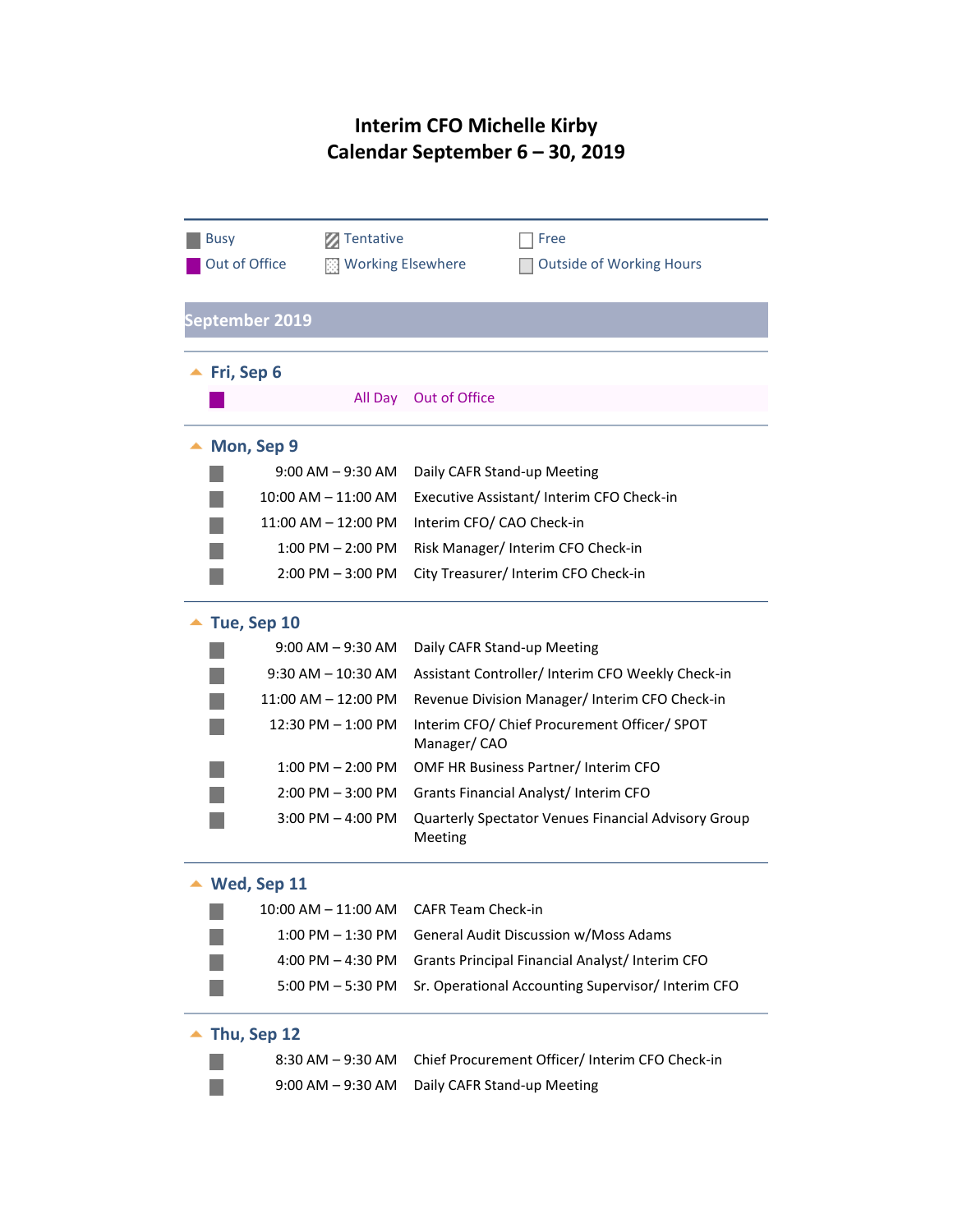|                              | 10:00 AM - 11:00 AM          | <b>Business Operations Leadership Team Meeting</b>                                   |  |  |  |
|------------------------------|------------------------------|--------------------------------------------------------------------------------------|--|--|--|
|                              | 12:00 PM - 1:00 PM           | Portland Harbor: Core Budget Team                                                    |  |  |  |
|                              | 1:00 PM - 1:30 PM            | Debt Manager/ Interim CFO Check-in                                                   |  |  |  |
|                              | $3:00$ PM $-$ 4:30 PM        | <b>BRFS Division Managers Meeting</b>                                                |  |  |  |
|                              | $\blacktriangle$ Fri, Sep 13 |                                                                                      |  |  |  |
|                              | $8:00$ AM $-$ 12:00 PM       | <b>Bureau Directors Off-site meeting</b>                                             |  |  |  |
|                              | $1:00$ PM $- 2:00$ PM        | CAFR Status Meeting w/ Moss Adams                                                    |  |  |  |
|                              | $3:00$ PM $-$ 4:30 PM        | <b>Review RFP Investment Consultant Proposers</b>                                    |  |  |  |
|                              | Mon, Sep 16                  |                                                                                      |  |  |  |
|                              | $9:00$ AM $-9:30$ AM         | Daily CAFR Stand-up Meeting                                                          |  |  |  |
|                              | $1:00$ PM $-1:30$ PM         | Accounting Supervisor/ Interim CFO Check-in                                          |  |  |  |
|                              | $1:30$ PM $- 2:00$ PM        | PP&R Deputy Director/ PP&R Finance, Property, and<br>Technology Manager/ Interim CFO |  |  |  |
|                              | 3:30 PM – 4:30 PM            | Portland Harbor Superfund                                                            |  |  |  |
|                              | $\blacktriangle$ Tue, Sep 17 |                                                                                      |  |  |  |
|                              | $9:00$ AM $-9:30$ AM         | Daily CAFR Stand-up Meeting                                                          |  |  |  |
|                              | $9:00$ AM $-$ 10:00 AM       | Leadership Team Meeting                                                              |  |  |  |
|                              | 11:00 AM - 12:00 PM          | <b>BRFS Supervisor Development/Support Group</b>                                     |  |  |  |
|                              | 1:30 PM - 2:00 PM            | Comm. Fish/ Interim CFO/ CAO Check-in                                                |  |  |  |
|                              | $2:00$ PM $-3:00$ PM         | <b>TESC Meeting</b>                                                                  |  |  |  |
|                              | $2:30$ PM $-3:00$ PM         | Assistant Controller/ Interim CFO Check-in                                           |  |  |  |
|                              | $3:00$ PM $-3:30$ PM         | HR Employee Relations Manager/Interim CFO                                            |  |  |  |
| Wed, Sep 18                  |                              |                                                                                      |  |  |  |
|                              | 10:00 AM – 10:30 AM          | Purchasing Division staff meeting                                                    |  |  |  |
|                              | 11:00 AM - 11:30 AM          | Executive Assistant/ Interim CFO Check-in                                            |  |  |  |
|                              | 11:30 AM - 12:00 PM          | OMF Bus. Ops. Manager/ Interim CFO                                                   |  |  |  |
|                              | $3:30$ PM $-$ 4:30 PM        | Interim CFO/ CAO Check-in                                                            |  |  |  |
| $\blacktriangle$ Thu, Sep 19 |                              |                                                                                      |  |  |  |
|                              | 10:30 AM - 11:00 AM          | Sr. Operational Accounting Supervisor/Interim CFO                                    |  |  |  |
|                              | 1:00 PM - 1:30 PM            | Assistant Controller/ Interim CFO                                                    |  |  |  |
| Ø                            | $1:30$ PM $-3:00$ PM         | Quarterly COOP Meeting - Alternate facility planning                                 |  |  |  |
|                              | $3:00$ PM $-$ 4:00 PM        | Chief Procurement Officer/ SPOT Manager/ COEP<br>Program Manager/ Interim CFO        |  |  |  |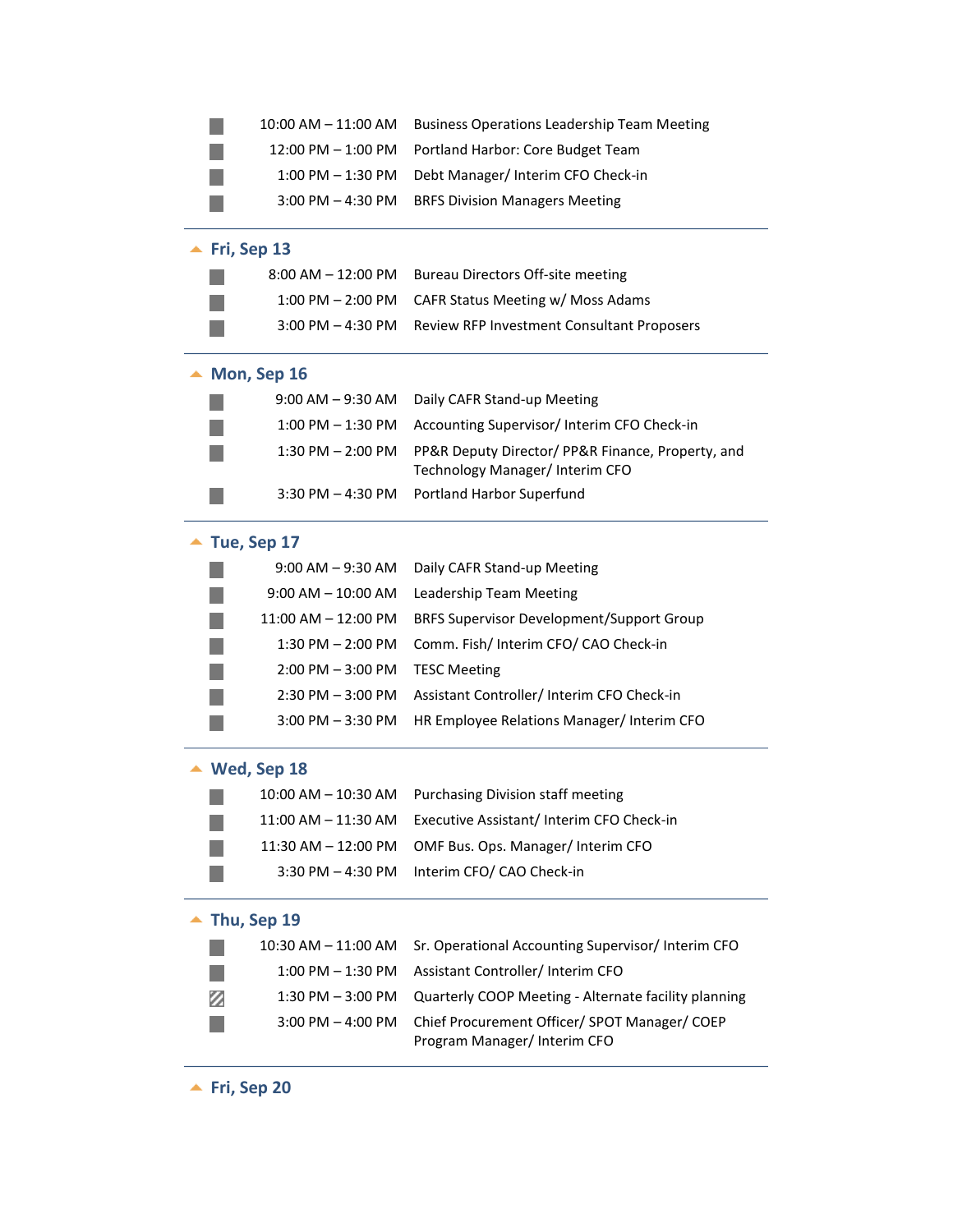|                      | 8:30 AM – 9:30 AM            | Information Systems Supervisor/ Assistant Controller/<br>Information Systems Manager/ Interim CFO      |
|----------------------|------------------------------|--------------------------------------------------------------------------------------------------------|
|                      | 9:30 AM – 10:00 AM           | Risk Management staff meeting                                                                          |
|                      | $1:00$ PM $-1:30$ PM         | <b>Collective Bargaining Updates</b>                                                                   |
| $4:30$ PM $-5:00$ PM |                              | Grants Principal Financial Analyst/Interim CFO                                                         |
|                      | $\blacktriangle$ Mon, Sep 23 |                                                                                                        |
|                      | $9:00$ AM $-9:30$ AM         | Grants Principal Financial Analyst/Interim CFO                                                         |
|                      | 11:00 AM - 12:00 PM          | Accounting Supervisor/ Interim CFO Check-in                                                            |
|                      | 3:00 PM - 4:00 PM            | Interim CFO/ CAO Check-in                                                                              |
|                      | $\blacktriangle$ Tue, Sep 24 |                                                                                                        |
|                      | $9:00$ AM $-9:30$ AM         | Accounting & Grants staff meeting                                                                      |
|                      | $9:30$ AM $- 10:00$ AM       | Treasury & Debt staff meeting                                                                          |
|                      | 10:00 AM - 11:00 AM          | Monthly Supervisors Coordination Meeting                                                               |
|                      | 11:30 AM – 12:00 PM          | SPOT Manager/ Interim CFO Check-in                                                                     |
|                      | $1:00$ PM $- 2:00$ PM        | Assistant Controller/ Interim CFO Check-in                                                             |
|                      | Wed, Sep 25                  |                                                                                                        |
|                      | 9:00 AM – 10:00 AM           | Sr. Operational Accounting Supervisor/Interim CFO                                                      |
|                      | 10:00 AM – 10:30 AM          | <b>COEP Program - Bond Discussion</b>                                                                  |
|                      | 10:30 AM – 11:00 AM          | City Treasurer/ Sr. Treasury Analyst/ Sr/ Operational<br>Accounting Supervisor/ Interim CFO            |
|                      | 1:00 PM - 1:30 PM            | City Treasurer/ Interim CFO                                                                            |
|                      | $2:00$ PM $- 2:30$ PM        | <b>Recession Planning Budget Note</b>                                                                  |
|                      | $2:30$ PM $-$ 4:00 PM        | CAFR - MD&A                                                                                            |
|                      | 4:00 PM $-$ 4:30 PM          | PCEF/PBA Collaboration Mayor's CoS/ Mayor's Deputy<br>CoS/ Chief Procurement Officer/ Interim CFO/ CAO |
|                      | Thu, Sep 26                  |                                                                                                        |
|                      | $9:30$ AM $- 10:30$ AM       | <b>Revenue Division Staff Meeting</b>                                                                  |
|                      | 10:30 AM – 12:30 PM          | Web Broadcast: GASB Implementation Guides for<br><b>Fiduciary Activities and Leases</b>                |
|                      | 1:00 PM - 1:30 PM            | Chief Procurement Officer/Interim CFO                                                                  |
|                      | $3:00$ PM $-$ 4:30 PM        | <b>BRFS Division Managers Meeting</b>                                                                  |
|                      | Fri, Sep 27                  |                                                                                                        |
|                      | $9:00$ AM $-$ 10:00 AM       | Grants Principal Financial Analyst/ Interim CFO                                                        |
|                      | 10:00 AM – 10:30 AM          | Spectator Venues Program Manager/ City Economist/<br>Sr. Deputy City Attorney/ Interim CFO             |
|                      | 11:00 AM - 12:00 PM          | Portland Building Directors Check-in                                                                   |